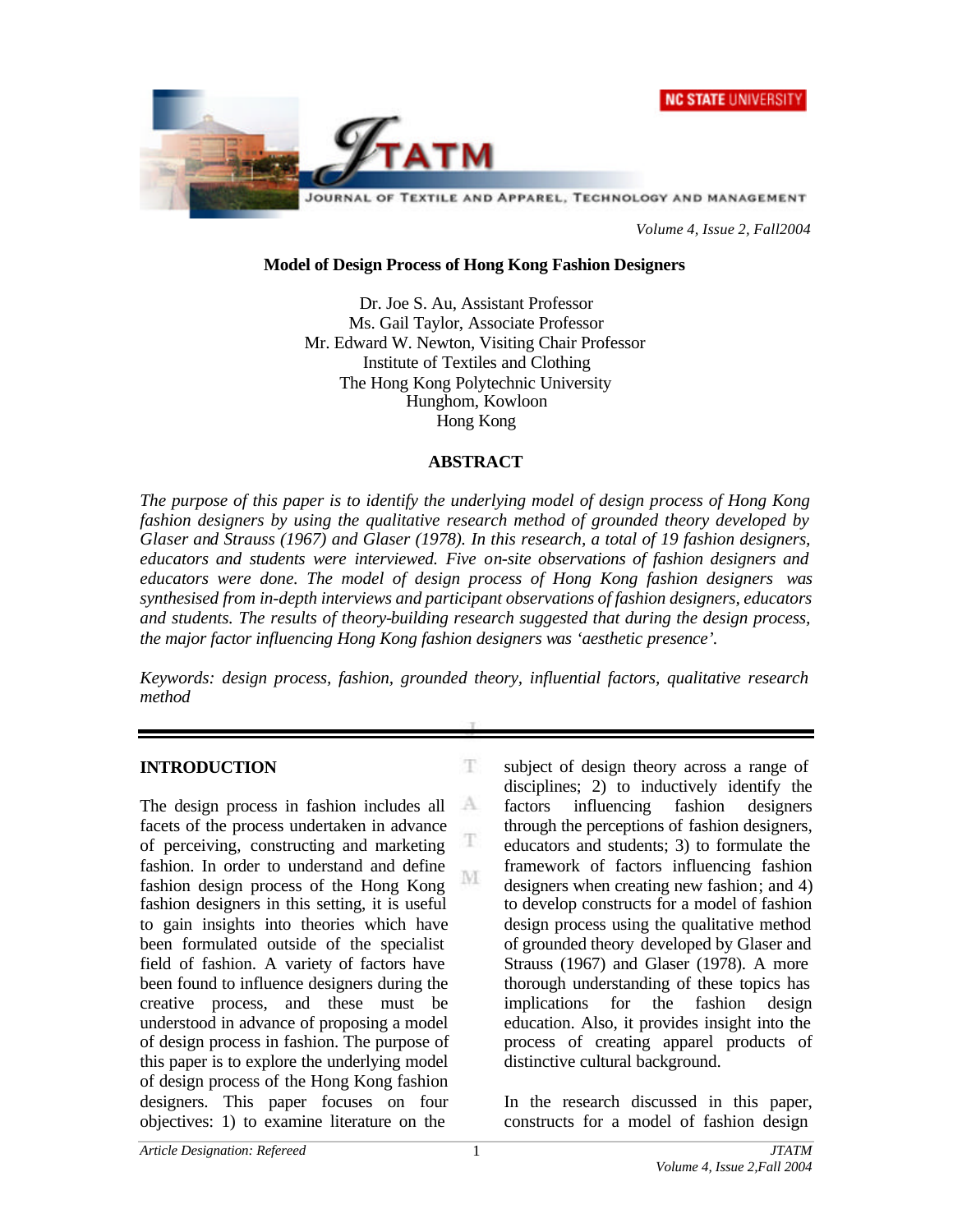process were synthesized from in-depth interviews and observations to elicit opinions of 19 fashion designers, educators and students in Hong Kong. The model of design process of Hong Kong fashion designers is portrayed through the major construct subsequently identified, namely, 'aesthetic presence'.

## **REVIEW OF LITERATURE**

The design process used in architecture and engineering design, as well as theories and practices relating to fashion design were reviewed before the commencement of field survey work.

### **Related Studies on How Fashion Designers are Inspired**

In the theories and studies that focus on how fashion designers are inspired during the design process, it seems possible to identify five general influential factors. These are termed as 'the aesthetic factor', 'the historical factor', 'the socio-cultural factor', 'the psychological factor' and 'the marketing factor'.

# **Aesthetic Factor**

"Changing fashions have reflected nineteenth- and twentieth-century art movements" (Sproles, 1985, p.63). Designers develop ideas from different art movements to invent new styles. Those art movements include Neoclassicism, Romanticism, Eclecticism, Functionalism, T Cubism, Expressionism, Abstraction, Pop Art and Op Art. "Contemporary fine arts and M commercial graphics are an important influence on colour combinations and general fashion trends" (Tate, 1999, p.115). "All the arts give designers visual inspiration be it for colour or mood or a certain spirit that seems to capture the times" (Frings, 1991, p.64). "Societies have ideals of beauty. These are standards for the best or most perfect aesthetic expression in appearance" (Sproles, 1985, p.63). These views suggest that a certain ideal of beauty is recognised at different time periods in different places. People follow the

prevailing ideal of beauty when they make purchasing decisions about fashion.

# **Historical Factor**

"Fashion history shows that the human body has been dressed and decorated in every conceivable manner. Designers look to history for inspiration and fashion often reflects the past" (Sproles, 1985, p.62). Fashion is frequently influenced by the styles prevalent in certain periods, such as the sixties, seventies and eighties. Some designers research the styles of the eighteenth and nineteenth centuries for inspiration. "Garments from the past are invaluable for design inspiration" (Tate, 1999, p.115). Nevertheless, contemporary designs never look quite the same as the previous versions. Designers always reinvent the styles so that only the beauty and special characteristics of the past can be appreciated. "They must become sensitive to the combinations of colours, motifs, lines, shapes, and spaces of design in each historical period of art and costume" (Frings, 1991, p.63). "Designers often turn to the past for line and silhouette ideas that can be used in a new way" (Frings, 1991, p.63). New fashion often shows a minor adjustment from the past styles, for example, the length of the skirt is shortened or lengthened by an inch to several inches. Generally, people are willing to adopt small changes rather than dramatic changes. "Each new fashion is an evolutionary outgrowth and elaboration of the previous fashion" (Sproles, 1985, p.62).

# **Socio-cultural Factor**

Anthropologists and historians study how social and cultural factors affect the activity of creators. Roach (1989) proposed that cultural realities, such as political and religious ideologies, and scientific, technological and innovations influenced artists' style and techniques. Berlo (1991) suggested the gender has an influence on creators' activities in producing aesthetic objects. Jopling (1977) found that the aesthetic preferences of textile art in smallscale societies were related to the economics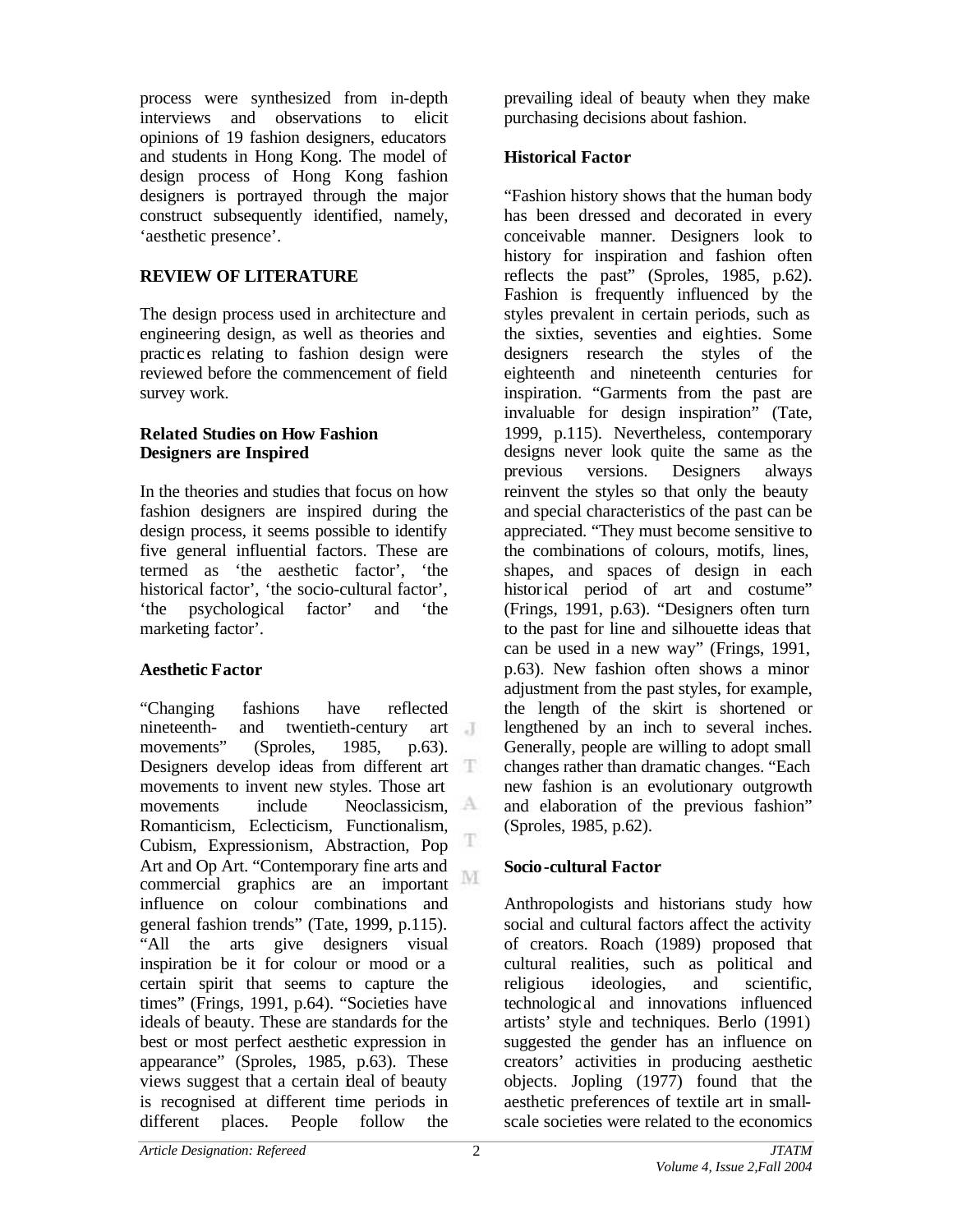of production and marketing for external markets. Silver (1981, p.101) stated that: "the appearance of creativity in any social system, as manifested in the initiation of novel innovations, follows regular patterns which are themselves shaped by numerous socio-economic forces". Hamilton (1987) supported the use of a cultural model including elements of ideology, social structure and technology to study the sociocultural influences on fashion and textile creators. The influence of subculture can simply create a fashion statement by its distinctive style and creativity. Once such a style is promoted to the public, it will become a major trend. "Today analysts may see subcultures as exerting a more silent or subtle influence on contemporary trends. Subtle fashion trends can be traced to punk and new wave and homosexual subcultures" (Sproles, 1985, p.60).

## **Psychological Factor**

Creative individuals appear to have an analogous cognitive style in approaching problems and processing information. Amabile (1983) suggested that intrinsic motivation was preferable to extrinsic motivation for the continuation of creative activity. The creator is driven by his or her personal interest in the activity instead of the J external evaluations of creativity and task constraints. Hirschman (1983) proposed that there were three types of creativity, namely, self-oriented, peer-oriented and A commercialised. The primary audience and objective of the self-oriented creator are the T. self and self-expression, respectively. A peer-oriented creator finds that the primary audience is the industry professionals and the primary objective is recognition. A commercialised creator considers the public as the primary audience and saleability as the primary objective. Gardner (1983) identified seven sets of cognitive skills, namely, linguistic, musical, logicalmathematical, spatial, bodily-kinesthetic, personal and interpersonal intelligence. These cognitive skills influence the creators differently according to the nature of the creative activity. "There are attitudes,

motivations, interests, values, and other personality traits that predispose a person to think and behave more creatively" (Davis, 1975, p.77).

## **Marketing Factor**

"The most widely adopted innovations are those where business makes it easy and pleasant for consumers to adopt. This is done by increasing availability, variety, convenience, affordability and fun of adoption" (Sproles, 1985, p.64). The marketing influence implies that the strategies of designing, production and distribution match with the customers' wants and needs. "The successful designers must be in constant touch with the times. They must understand the people for whom they design, their interests, attitudes and values of dress, mode of living, and occupations" (Kefgen and Touchie -Specht, 1976, p.166). "They are studying people more closely, in every part of the globe, to learn about their style preferences and needs. The streets are providing unlimited ideas to the manufacturers of apparel and accessories for their collection" (Diamond and Diamond, 1997, p.15). The product ideas can be easily transmitted to the relevant target markets.

## **Design Process of Architecture and Engineering Design**

Three major apparel design models (Watkins, 1988; Lamb and Kallel, 1992; Regan, Kincade and Shelden, 1998) based on the theory of architecture and engineering design are summarised in the following. Walkins' (1988) design process model and Lamb and Kallal's (1992) 'functionalexpressive-aesthetic' model referred to architect Koberg and graphic designer Badnell (1973) for the elementary steps involved in the design process. Regan, Kincade and Shelden's (1998) design process model was based on Lewis and Samuel's (1989) engineering design process theory.

In the field of architecture and engineering design, the design process was viewed as the recognition of a problem. Wertheimer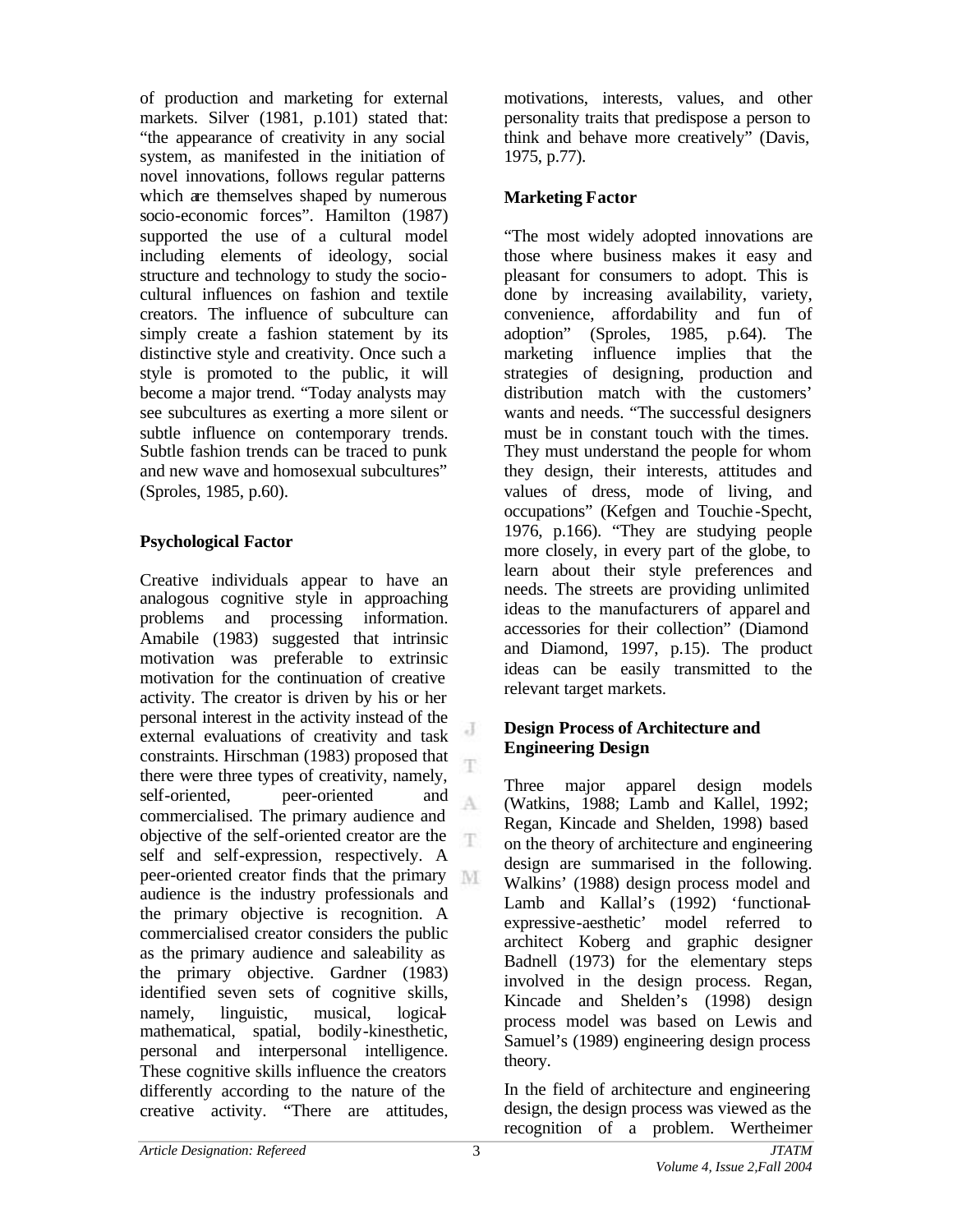(1959) viewed problem solving as reorganising the structural relationships of a problem until arriving at a perceptive solution. By understanding the problem in the first stage and by applying the method of synthesising or conceptualising, a successful solution could be found. Goel and Pirolli (1992) suggested that different design professions followed the same sequence of procedures to solve design problems. The first step was to explore and decompose the problem. The second step was to identify the interconnections among different components. The third step was to formulate individual solutions for sub-problems and the final step was to combine the individual solutions into the problem solution. Schon (1990, p.139) proposed the concept of designing concentrating on both problem setting and problem solving, and stated that: "the split between generation and selection no longer holds, for the metaphorical development of a design structure determines both the general character of options and the criteria by which to select among them".

Lui (1996, p.442) recommended a twosearch model of designing based on the shape restructuring search and the knowledge transforming search, and stated that: "first, the current state is processed in the shape restructuring search to see the current shape in terms of emergent subshapes in a particular interpretation; second, it is processed in the knowledge transforming search to apply the appropriate rules". Lloyd and Scott (1994) considered T design as a process of 'generationdeduction-evaluation'. The first step was to M create something to reason about and advance the solution. The second step was to perceive and represent the problem and the third step was to organise, plan and reflect the comments on the design situation.

## **Analytical Framework of Fashion Design Process**

The analytical framework of design process in fashion was suggested and based on the concepts of 'analysis-synthesis-evaluation' developed in the field of architecture and engineering design, and the adoption of creative process. "The creative process is the term used to describe the conceptual steps involved in the development of innovative solutions to problems" (Fiore and Kimle, 1997, p.267). It was a sequence of purposeful, conscious and logical options to create visually the meaning that the creator wants to express (Winner, 1982). The creator arranged formal qualities and linked meanings into mental schemata. New links between unrelated information were developed when the creator perceived similarities between schemata, and resulted in a new creation (Tijus, 1988). The general process started with defining the problem and gathering information. It shifted to synthesising information and generating ideas, and ended with developing and evaluating solutions (Archer, 1984; Jones, 1984; Luckman, 1984). The process was not linear, rather there were specific cognitive activities that the designer drew upon and returned to at various points in the design process (Akin, 1984). In addition, the methods of generating ideas, the aesthetic preferences, and the definition of good design were considered in the core of the design process in fashion.

# **METHODS**

The qualitative method of grounded theory was selected as the most suitable for investigating inside descriptions of design process used by design creators. "The contemporary popularity of qualitative research owes much to its flexibility and to the absence of methodological straitjackets" (Coffey & Atkinson, 1996, p.194). Descriptive study using a qualitative approach helped the researcher to understand the phenomena of how new fashions were created. The researcher examined the basic variables such as, 'definition of fashion', 'design constraints', 'definition of good design', 'major influential factor', 'gathering ideas', 'synthesising ideas' and 'design evaluation' and developed constructs of a model of design process of Hong Kong fashion designers. Using different data sources and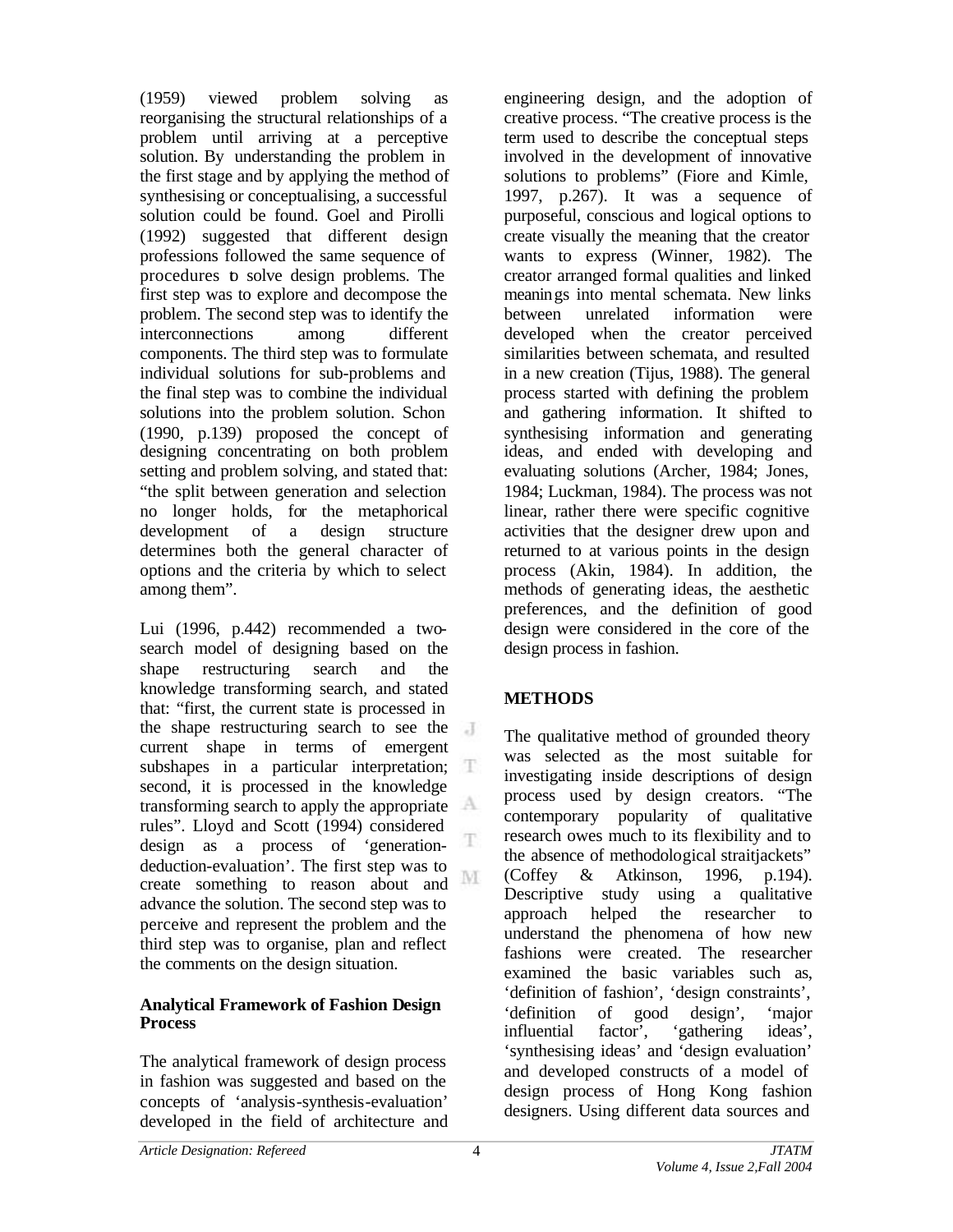data collection methods ensured the validity and reliability of the data, thereby increasing the probability of credible findings (Lincoln and Guba, 1985).

This study employed the inductive approach in the development of grounded theory. Glaser and Strauss contended that: "grounded theory, if it has truly been generated from the situation and is grounded in the data, gives the practitioner a conceptual tool with which to guide practice" (Glaser & Strauss, 1967, p.13). Chenitz and Swanson (1986, p.8) declared that: "grounded theory uses the constant comparative method of analysis throughout in that comparisons are made continuously". The researcher compared and contrasted the findings from different sources of samples. These processes assisted the researcher when looking for patterns, themes, relationships, similarities and differences that might be present in the data. Grounded theory methodology was used to generate an explanatory theory that sensitively and integrated and represented reality (Glaser, 1992). In this study, the grounded design process formulated aimed to explain the factors influencing the fashion designers when creating new fashion.

# **Data Collection**

The literature on the subject of qualitative research strongly confirmed the appropriateness of using in-depth interviews, and on-site observations in  $A$  gathering necessary information for the purpose of identifying categories distinguished on the basis of different cultural backgrounds (Glaser and Straus, 1967; Guba and Lincoln, 1981; Fetterman, 1989; Burns, 1994; Miles and Huberman, 1994; Morgan 1997). In this study, the data collection method included in-depth interviews and on-site observations.

## **In-depth Interviews**

In-depth interviews involved fashion designers, educators and students. The use of in-depth interviews allowed the researcher to collect relevant notions on the topic by means of a series of questions. It helped the researcher to "classify and organise an individual's perception of reality" (Fetterman, 1989, p.50), and to "gain an in-depth understanding of a person's opinions and experiences" (Morgan, 1997, p.11).

In-depth interviews involved fashion designers, educators and students in Hong Kong. Three interview guides were developed in this study. The first interview guide was used with the fashion designers (see Table 1), the second with the educators in fashion design (see Table 2) and the third with the fashion students (see Table 3). During the structured interviews, a tape recorder was used to record the conversations between interviewer and interviewee. Each interview typically lasted one to two hours.

| <b>Number</b> | <b>Content of Question</b>                                                             |
|---------------|----------------------------------------------------------------------------------------|
|               | What is your definition of fashion?                                                    |
|               | What are the major design constraints that you have to face?                           |
|               | What are the methods that you use to gather information for creating new designs?      |
|               | How do you analyse the collected information for generating new design ideas?          |
| 5             | What are the influential factors that inspire you in creating new designs, among these |
|               | influential factors? Is there a principle factor, or a combination of factors?         |
| 6             | How do you define the standards of aesthetic appearance?                               |
|               | What is your definition of good design in fashion?                                     |
| 8             | How do you evaluate your new designs?                                                  |
| 9             | Do you find any similarities and differences in ideal of beauty of Hong Kong, French,  |
|               | Italian, British and Japanese fashion designers?                                       |
| 10            | Do you find any similarities and differences in design concepts of Hong Kong, French,  |
|               | Italian, British and Japanese fashion designers?                                       |

**Table 1: Interview Guide; Hong Kong Fashion Designers**

J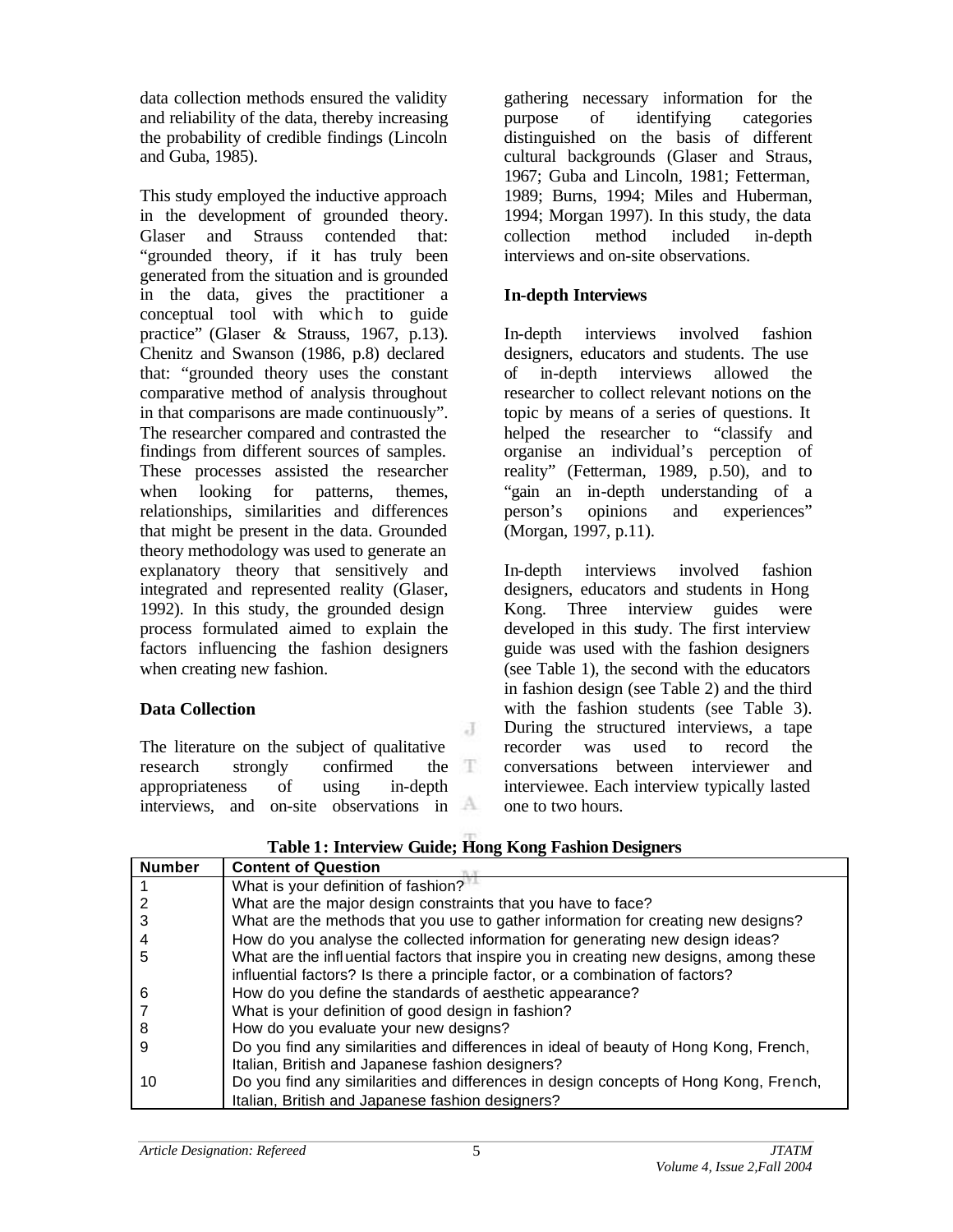## **Table 2: Interview Guide; Hong Kong Fashion Educators**

| <b>Number</b> | <b>Content of Question</b>                                                                                      |
|---------------|-----------------------------------------------------------------------------------------------------------------|
|               | What methods and materials do you use to teach design?                                                          |
|               | What and how do you create a positive climate for the learning process?                                         |
| 3             | How do you encourage your students to express their opinions?                                                   |
|               | What are the problems that students frequently face when creating new designs?                                  |
| 5             | What is most important factor that students have to consider in the first place when<br>creating new designs?   |
| 6             | How do you evaluate your students' work?                                                                        |
|               | What is the most valuable resource that the design institution can offer to the students in<br>learning design? |
| 8             | What is your definition of fashion?                                                                             |
| 9             | How do you define the standards of aesthetic appearance?                                                        |
| 10            | What is your definition of good design in fashion?                                                              |
| 11            | Do you find any similarities and differences in ideal of beauty of Hong Kong, French,                           |
|               | Italian, British and Japanese fashion designers?                                                                |
| 12            | Do you find any similarities and differences in design concepts of Hong Kong, French,                           |
|               | Italian, British and Japanese fashion designers?                                                                |

| <b>Number</b> | <b>Content of Question</b>                                                     |
|---------------|--------------------------------------------------------------------------------|
|               | What and how can the design institution help you in learning design?           |
|               | What is your definition of fashion?                                            |
| 3             | What are the major design constraints that you have to face when creating new  |
| 4             | designs?                                                                       |
| 5             | What are the methods that you use to gather information for creating new desig |

#### **Table 3: Interview Guide; Hong Kong Fashion Students**

| $\overline{4}$ | designs?                                                                               |
|----------------|----------------------------------------------------------------------------------------|
| 5              | What are the methods that you use to gather information for creating new designs?      |
| 6              | How do you analyse the collected information for generating new design?                |
|                | What are the influential factors that inspire you in creating new designs, among these |
|                | influential factors? Is there a principle factor, or a combination of factors?         |
| 8              | How do you define the standards of aesthetic appearance?                               |
| 9              | What is your definition of good design in fashion?                                     |
| 10             | How do you evaluate your new designs?                                                  |
|                | Do you find any similarities and differences in ideal of beauty of Hong Kong, French,  |
| 11             | Italian, British and Japanese fashion designers?                                       |
|                | Do you find any similarities and differences in design concepts of Hong Kong, French,  |
| 12             | Italian, British and Japanese fashion designers?                                       |
|                | Can you name one Hong Kong, French, Italian, British and Japanese fashion designer     |
|                | who is most likely representing the general design concept in fashion of that country? |
|                | What are his/her design characteristics?                                               |

А

T.

#### **On-site Observations**

1 2 3

M On-site observations were carried out during the process of interviewing fashion designers, educators and students. Guba and Lincoln (1981, p.192) suggested that: "observational techniques in research are used to record behaviour and events as they occur". The interaction between the researcher and the interviewees could also be recorded. According to the researcher's experience and knowledge of the topic, the use of observation techniques in different sites allowed the researcher to describe

events and gain a more in-depth understanding about the topics.

Two observation checklists were developed for the purposes of on-site observation. The first checklist was used with the fashion designers and their design activities in their studios were recorded. The second checklist was used with the fashion educators during the normal lectures. The interactions between the educator and the students were investigated. The environment, facilities and learning method were observed.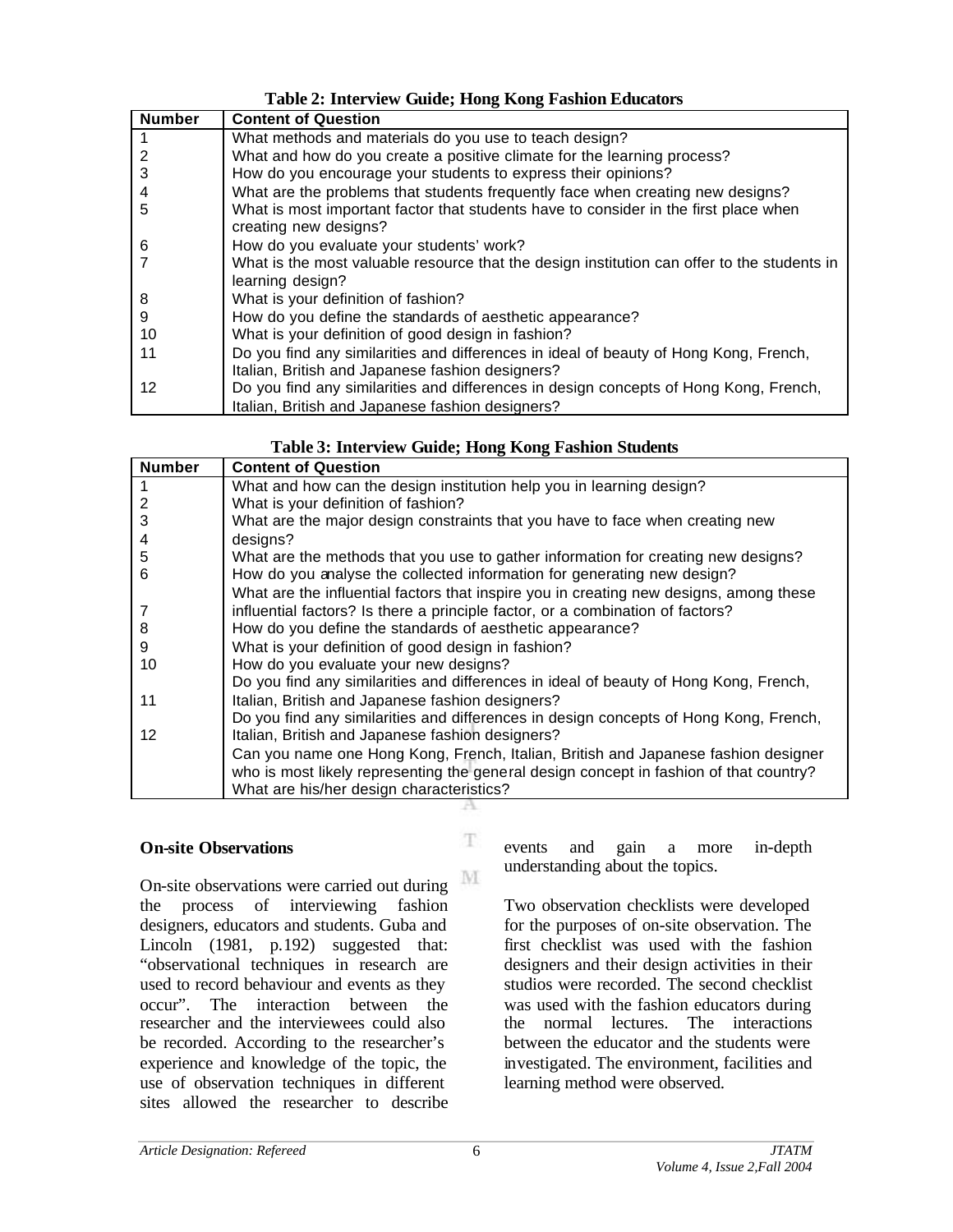### **Selection of Samples**

Within the Hong Kong fashion site, fashion designers, educators and students were selected. The selected fashion designers had already established reputable profiles in the fashion industry, and the fashion educators and students were selected from the highly regarded design institutions. All of the selected fashion educators worked as professional designers before joining those design institutions and the selected students either studied in the postgraduate course or in the final year of the undergraduate course in fashion design. Their notions about fashion design and design process were considered to reflect a high level of equivalence in this research study. The mix of informants ensured a better understanding of the phenomenon of creating new fashion. Using different data sources and data collection methods ensured the validity and reliability of the data, thereby increasing the probability of credible findings (Lincoln & Guba, 1985). Glaser and Strauss (1967, p.231) stated that: "multiple groups make the credibility of the theory considerably greater".

A total of 19 in-depth interviews were conducted in Hong Kong, these being with five Hong Kong fashion designers – Irene Mak, Kevin Yeung, Virginia Lau, Leo Fan  $\overline{A}$ and Judy Mann, 12 Hong Kong fashion students from one design institution – 'The Hong Kong Polytechnic University' and two Hong Kong fashion educators from two design institutions – Kim Liew from 'The Ŧ Hong Kong Polytechnic University' and Shaun Cheung from 'Kwun Tong Technical M. Institute'.

## **Data Analysis**

A four-step procedure was used to analyse the data collected from interviews and observations. The four steps included: data

sorting, open coding, constant comparative analysis and theoretical coding.

Data collected from interviews and observations were transcribed into a word processing programme to provide a basis for data analysis. Data collected from various informants was sorted into categories according to which questions the informants were responded. For example, the responses on the 'definition of fashion' from the 'fashion designers' and 'fashion educators' were sorted into the first and second group, respectively. The third group included those responses from the fashion students on the same question.

Data sorting also included repeated readings of the transcribed data to better understand the context of each response and to record the uniformity of the responses. In order to achieve a better understanding of the words, the researcher also listened to the tone of the voices and reactions of the respondents on the original cassette tapes. Also, by considering the context and uniformity of the responses, the researcher interpreted the respondents' words by paying closer attention to the concrete responses.

Coding started with the identification of first level abstractions for the data collected from interviews, observations and surveys. The researcher used the word coding to describe what was happening in a particular fragment of data. Each discreet abstraction was given a code name and sorted into groups with related themes. Based on this process, a coding guide was developed and was used for the rest of the collected data. It was presented in the checklist matrices for fashion designers, educators and students in each site. A sample of open coding for the Hong Kong designers' responses on the 'definition of fashion' is presented in Table 4.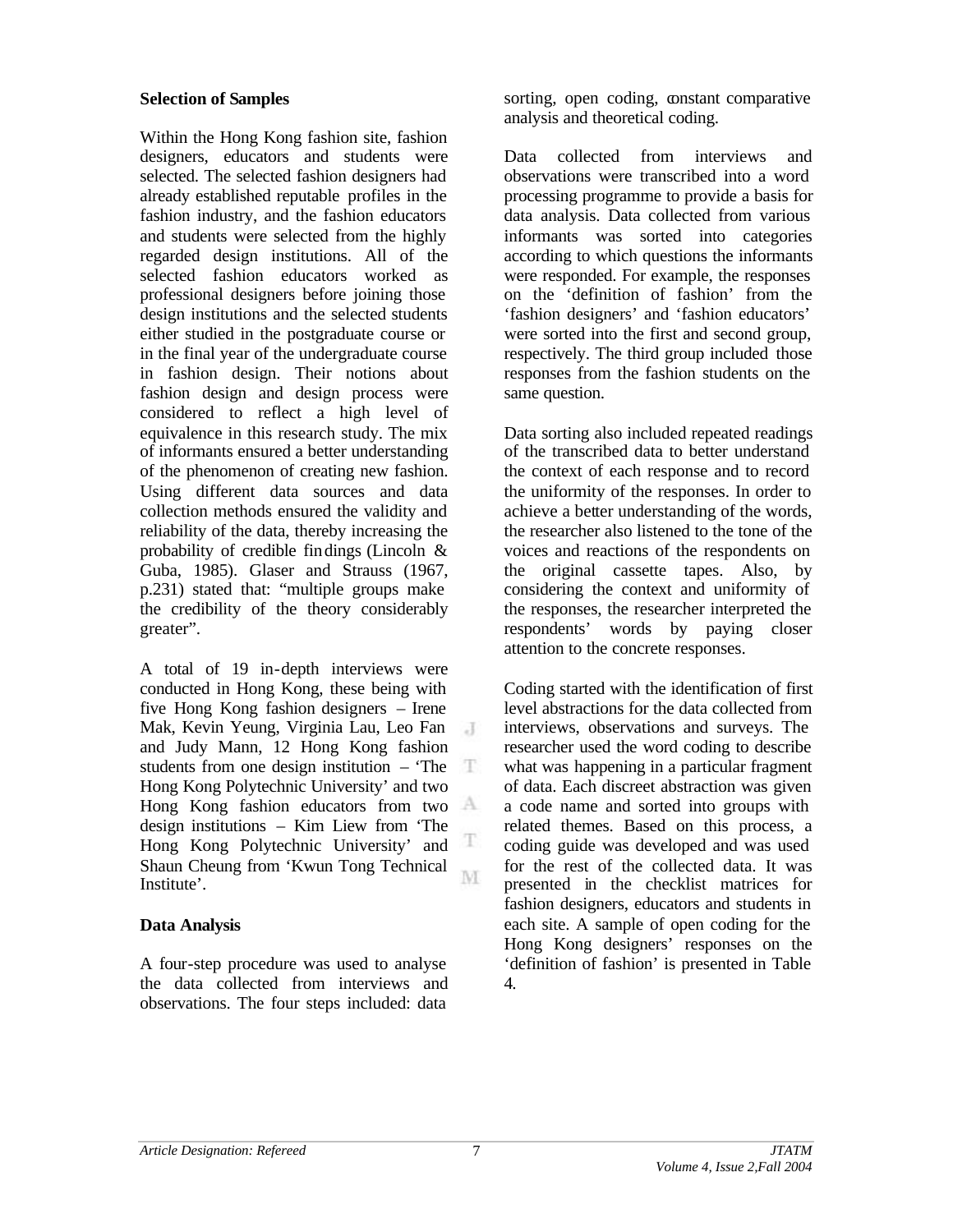| Hong Kong fashion site/Fashion designers/ Definition of fashion              | Code                             |  |
|------------------------------------------------------------------------------|----------------------------------|--|
| Question 1: What is your definition of fashion?                              |                                  |  |
|                                                                              |                                  |  |
| <b>Kevin Yeung:</b>                                                          |                                  |  |
| Fashion is defined as a kind of people's life style. It is a phenomenon      | Social life                      |  |
| of supply and demand between designer and customer. Thus, designer           |                                  |  |
| should know their customer's life style well in order to match their         |                                  |  |
| tastes. The job of the designers is to introduce something that is artistic  | Aesthetic sense                  |  |
| and interesting in order to attract their customers.                         | Psychological                    |  |
|                                                                              |                                  |  |
| <b>Irene Mak:</b>                                                            |                                  |  |
| Fashion is something that can make the wearer looking beautiful and          | Aesthetic outlook                |  |
| can bring out his or her personality and character.                          | Enhance people's personality     |  |
|                                                                              | and character                    |  |
| Virginia Lau:                                                                |                                  |  |
| Fashion is something trendy and can match the social climate at that         | Stylish, match social            |  |
| particular time period. It also reflects people's life style and the quality | atmosphere. Reflect social life  |  |
| of life at that time.                                                        |                                  |  |
|                                                                              |                                  |  |
| <b>Judy Mann:</b>                                                            |                                  |  |
| Fashion is a presentation of thought and emotion, art and culture, and a     | Psychological, fine art, culture |  |
| reflection of contemporary life style.                                       | Social life                      |  |
|                                                                              |                                  |  |
| Leo Fan:                                                                     |                                  |  |
| Fashion is any garment or accessory that makes the wearer feel good          | Psychological                    |  |
| and emphasises on his/her personality.                                       | Enhance people's personality     |  |

**Table 4: Open Coding for the Responses on the 'Definition of Fashion'**

All resultant abstractions were constantly compared to previous codes, as some codes were refined to describe the data more precisely. Some codes were combined into larger categories. The comparative process was continued until all of the codes and

categories were mutually exclusive and covered all variations. Developing abstract ideas from concrete data gradually reduced the data to higher order concepts and was presented in the meta-matrix of fashion designers, educators and students in Table 5.

T.

 $\mathcal{A}$ 

| Table 5: Meta-matrix of Hong Kong Fashion Designers, Educators and Students |  |  |  |  |
|-----------------------------------------------------------------------------|--|--|--|--|
|                                                                             |  |  |  |  |

| <b>First-order Category</b>  | Second-order            | <b>Third-order Category</b> |
|------------------------------|-------------------------|-----------------------------|
|                              | Category                |                             |
| <b>Definition of fashion</b> | Match social atmosphere | Social attitude             |
|                              | Reflect social life     |                             |
|                              | M<br>Cultural           |                             |
|                              | Stylish                 | Aesthetic presence          |
|                              | Aesthetic outlook       |                             |
|                              | Aesthetic sense         |                             |
|                              | Fine art                |                             |
|                              | Enhance people's        | Psychological satisfaction  |
|                              | personality and         |                             |
|                              | character               |                             |
|                              | Present a person's      |                             |
|                              | individuality           |                             |
|                              | Psychological           |                             |
|                              | Personal interests      | Historical revival          |
|                              | Historical              |                             |
| Design constraint            | Needs of customers      | Psychological satisfaction  |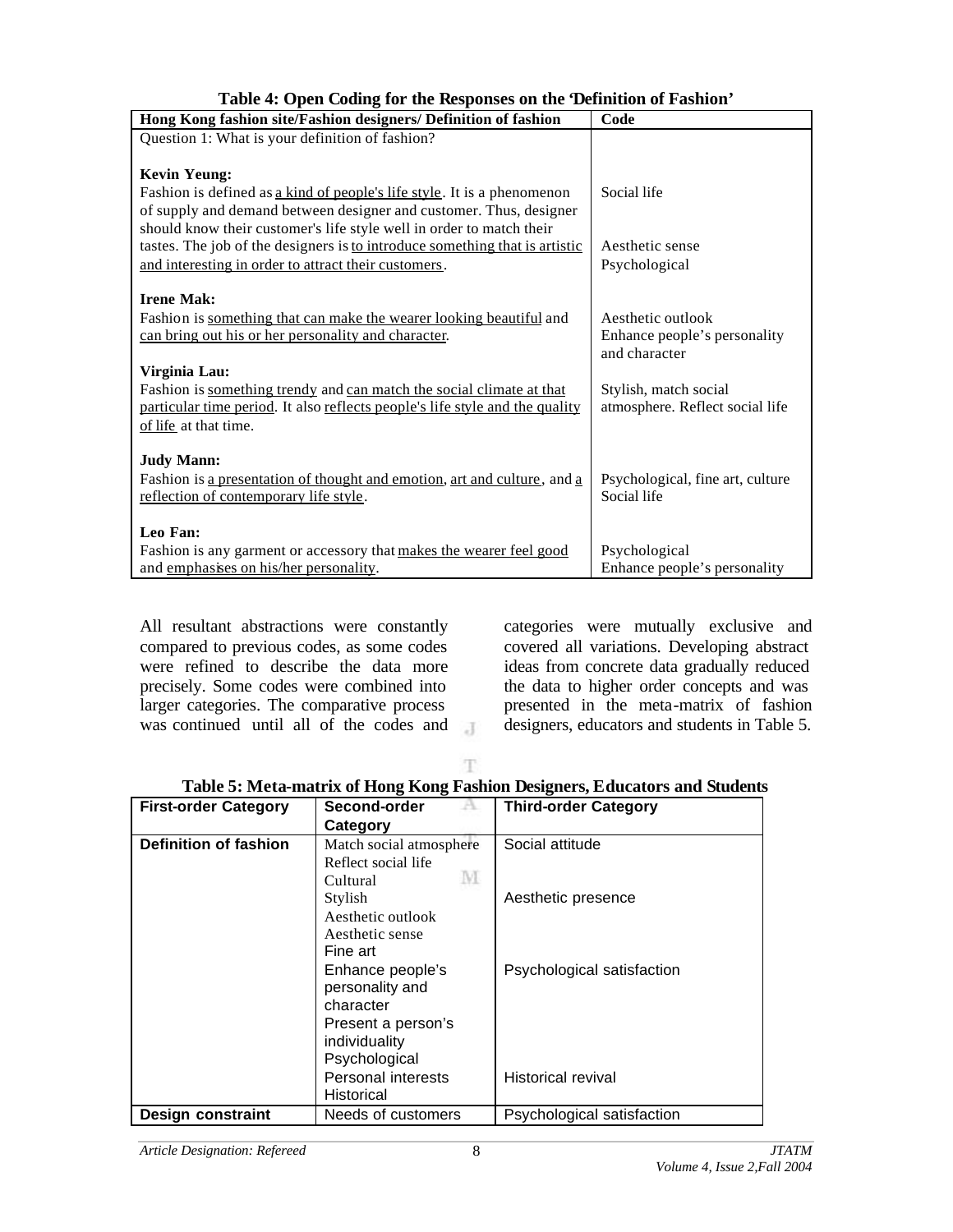| Needs of people                 |                                        |                            |
|---------------------------------|----------------------------------------|----------------------------|
|                                 | Needs of market                        |                            |
|                                 | Personal interests                     |                            |
|                                 | Personal design style                  |                            |
|                                 | Personal design                        |                            |
|                                 | concept                                |                            |
|                                 | Convey message                         |                            |
|                                 | Commercial                             |                            |
|                                 | Saleable                               |                            |
|                                 | Practicality                           | Aesthetic presence         |
|                                 | Aesthetic sense<br>Aesthetic outlook   |                            |
|                                 |                                        |                            |
|                                 | Newness                                |                            |
| Definition of good              | Aesthetic harmony<br>Aesthetic outlook | Aesthetic presence         |
| design                          | Aesthetic sense                        |                            |
|                                 | Aesthetic beauty                       |                            |
|                                 | <b>Newness</b>                         |                            |
|                                 | Design elements                        |                            |
|                                 | Needs of market                        | Psychological satisfaction |
|                                 | Needs of customers                     |                            |
|                                 | Functional                             |                            |
|                                 | Show wearers'                          |                            |
|                                 | characters                             |                            |
|                                 | Personal interests                     |                            |
|                                 | Design concept                         | Social attitude            |
|                                 | Represent social                       |                            |
|                                 | atmosphere                             |                            |
| <b>Aesthetic preference</b>     | Psychological                          | Psychological satisfaction |
|                                 | Show wearer's                          |                            |
|                                 | personality                            |                            |
|                                 | Match people's                         |                            |
|                                 | character                              |                            |
|                                 | Needs of market                        |                            |
|                                 | Personal style                         | Social attitude            |
|                                 | Social life<br>J                       | Aesthetic presence         |
|                                 | Aesthetic outlook                      |                            |
|                                 | Aesthetic sense<br>T                   |                            |
|                                 | Aesthetic beauty                       |                            |
|                                 | Design elements<br>A                   |                            |
|                                 |                                        |                            |
|                                 | Ŧ                                      |                            |
|                                 | M                                      |                            |
| <b>Design process</b>           |                                        |                            |
| <b>Major influential factor</b> | Fine art                               | Aesthetic presence         |
|                                 | Design elements                        |                            |
|                                 | Aesthetic beauty                       |                            |
|                                 | Social life                            | Social attitude            |
|                                 | Humankind                              |                            |
|                                 | Personal interests                     | Psychological satisfaction |
| Psychological                   |                                        |                            |
| <b>Gathering ideas</b>          | Social life                            | Social attitude            |
|                                 | Cultural                               |                            |
|                                 | Humankind                              |                            |
|                                 | Social events                          |                            |
|                                 | Design elements                        | Aesthetic presence         |
|                                 | Aesthetic outlook                      |                            |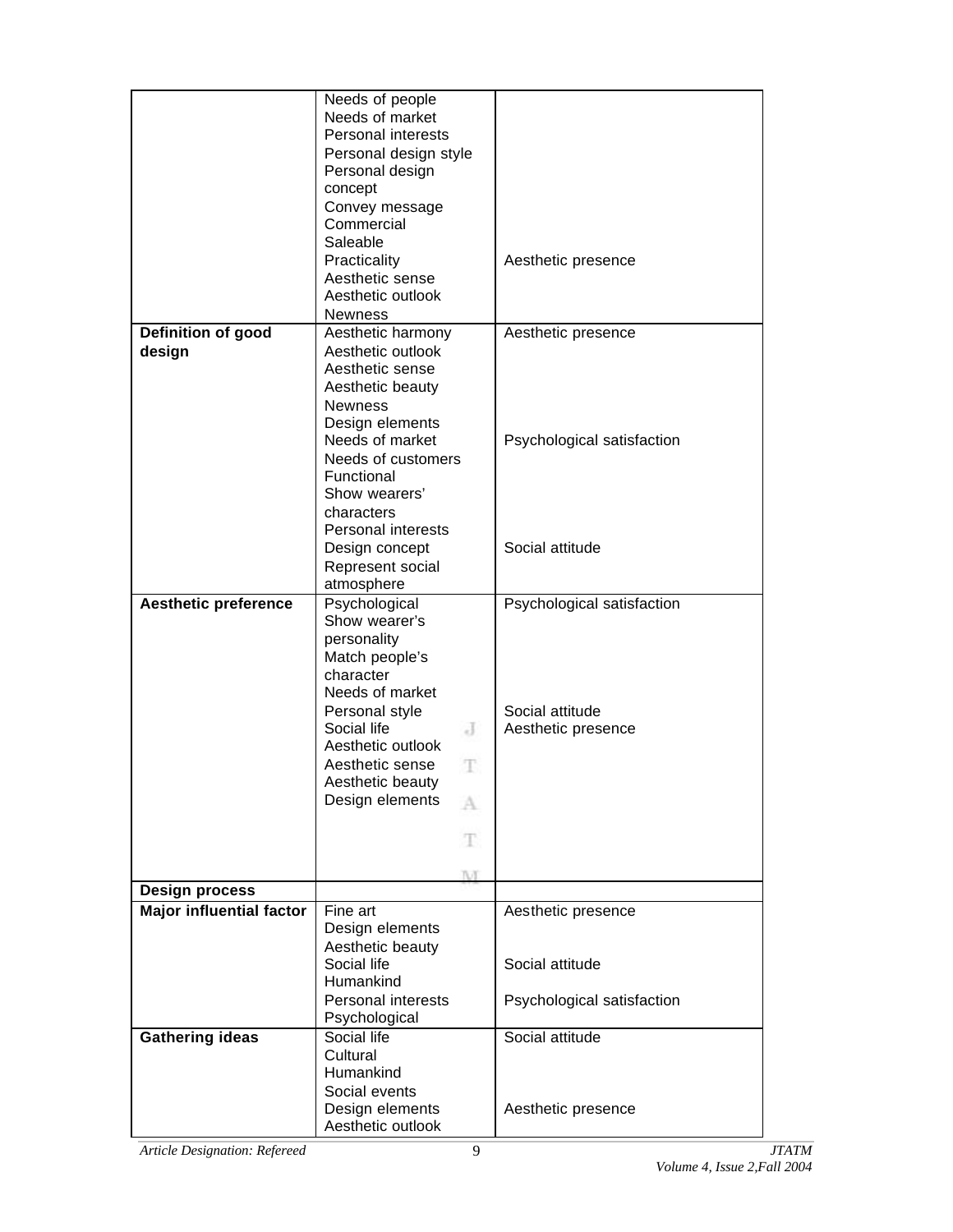|                           | Historical                                                                                                                                                      | Historical revival         |
|---------------------------|-----------------------------------------------------------------------------------------------------------------------------------------------------------------|----------------------------|
| <b>Synthesising ideas</b> | Main theme<br>Personal interests<br>Psychological<br>Main theme                                                                                                 | Psychological satisfaction |
|                           | Aesthetic sense<br>Design elements                                                                                                                              | Aesthetic presence         |
| <b>Design evaluation</b>  | Aesthetic harmony<br>Aesthetic outlook<br>Aesthetic sense<br>Design elements<br><b>Newness</b>                                                                  | Aesthetic presence         |
|                           | Psychological<br>Convey designers'<br>concept<br>Personal interests<br>Others' opinions<br>Others' reactions<br>Personal belief<br>Needs of market<br>Practical | Psychological satisfaction |

Eight fundamental categories, namely, 'definition of fashion', 'design constraint', 'aesthetic preference', 'definition of good design', 'major influential factor', 'gathering ideas', 'synthesising ideas' and 'design evaluation' were integrated into a framework through the adoption of the "causal-consequence model" (Glaser, 1978,  $\overline{d}$ p.74). The theoretical framework described the context and conditions under which it occurred, and explained the events and the experiences of those engaged in these A events. The framework of factors influencing fashion designers when creating 尔 new fashion was formulated. Finally, constructs for a model of design process of Hong Kong fashion designers were developed.

#### **RESULTS AND DISCUSSION**

The theoretical framework of factors influencing Hong Kong fashion designers was formulated and is represented in Figure 1. The definition of fashion was identified as the causes of creating new fashion. The characteristics of a good fashion design were seen as the consequences under the conditions of facing different design constraints. The design process was described as the process whereby new fashion was created within the distinctive cultural context.

T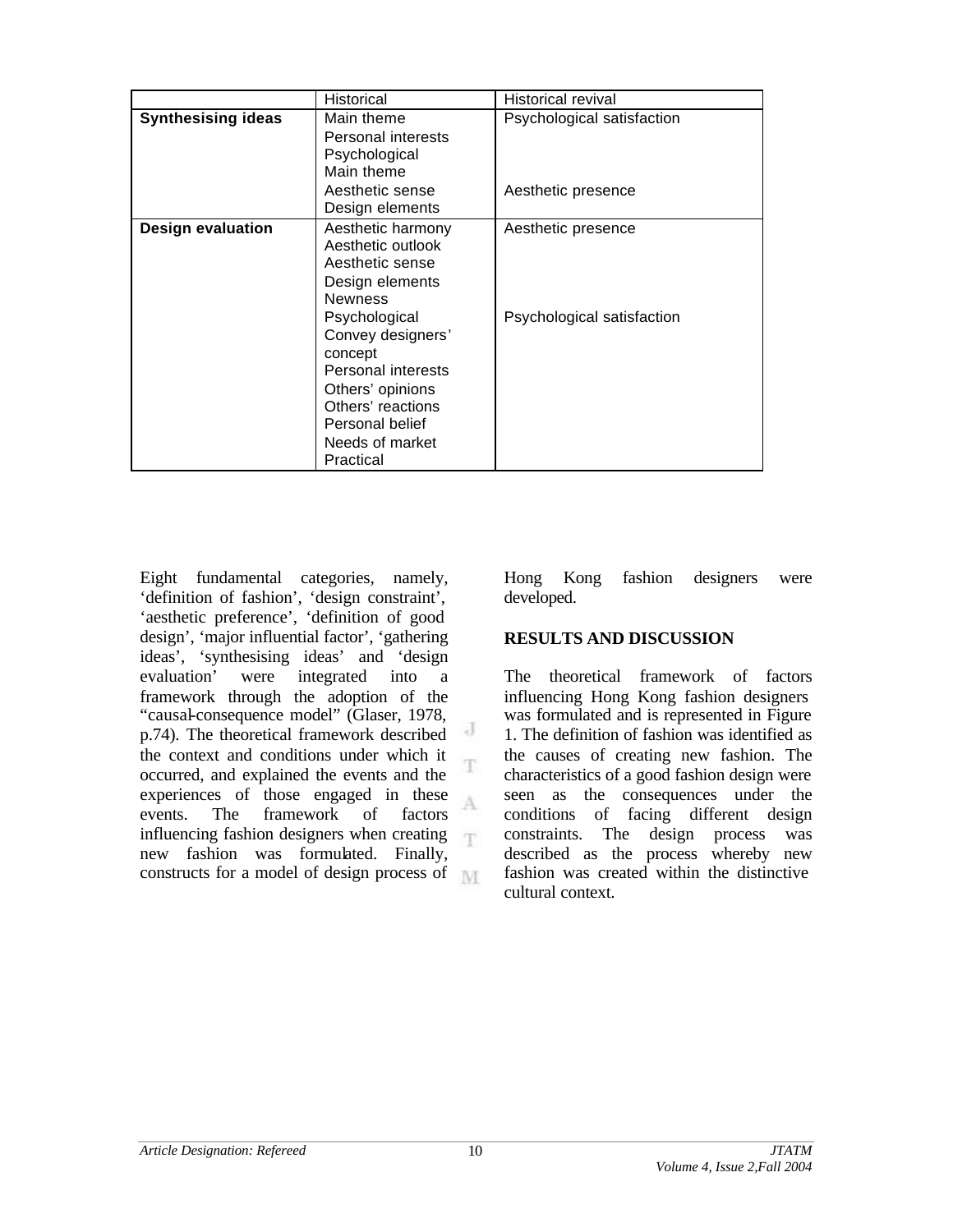

**Figure 1: Framework of Factors Influencing Hong Kong Fashion Designers**

# **Cause: Definition of Fashion**

Fashion in Hong Kong is defined as a medium to reflect people's contemporary life style and represent social standards in a period of time. It is a presentation of thought  $\mathcal{A}$ and is able to bring out the wearer's personality and character. A fashion product is created for the purpose of showing the aesthetic beauty of the wearer. It is closely  $\Delta$ related to the cultural and historical matters of society. Thus, the factors 'social attitude', 'psychological satisfaction', 'aesthetic presence' and 'historical revival' were identified from the category 'definition of fashion'.

# **Consequence: Definition of Good Design**

A good fashion design has to enhance the aesthetic appearance of the wearer. At the same time it is able to represent the social atmosphere of that time period and fulfil the customers' wants and needs. Thus, the factors 'aesthetic presence', 'social attitude' and 'psychological satisfaction' were

identified from the category 'definition of good design'.

# **Condition: Design Constraint**

The Hong Kong fashion designers need to remain faithful to their beliefs. The new creations have to fulfil the needs of their customers. The aesthetic quality of the garments is another factor that fashion designers have to consider. Thus, the factors 'psychological satisfaction', and 'aesthetic presence' were identified from the category 'design constraint'.

# **Condition: Aesthetic Preference**

In order to be viewed aesthetically, the Hong Kong fashion designers believed that the new creation should bring out the wearer's particular personality and character, and make the wearer feel better about it. It was also able to match his or her lifestyle and bring out the beauty of the wearer. Thus, the factors 'social attitude', 'aesthetic presence' and 'psychological satisfaction' were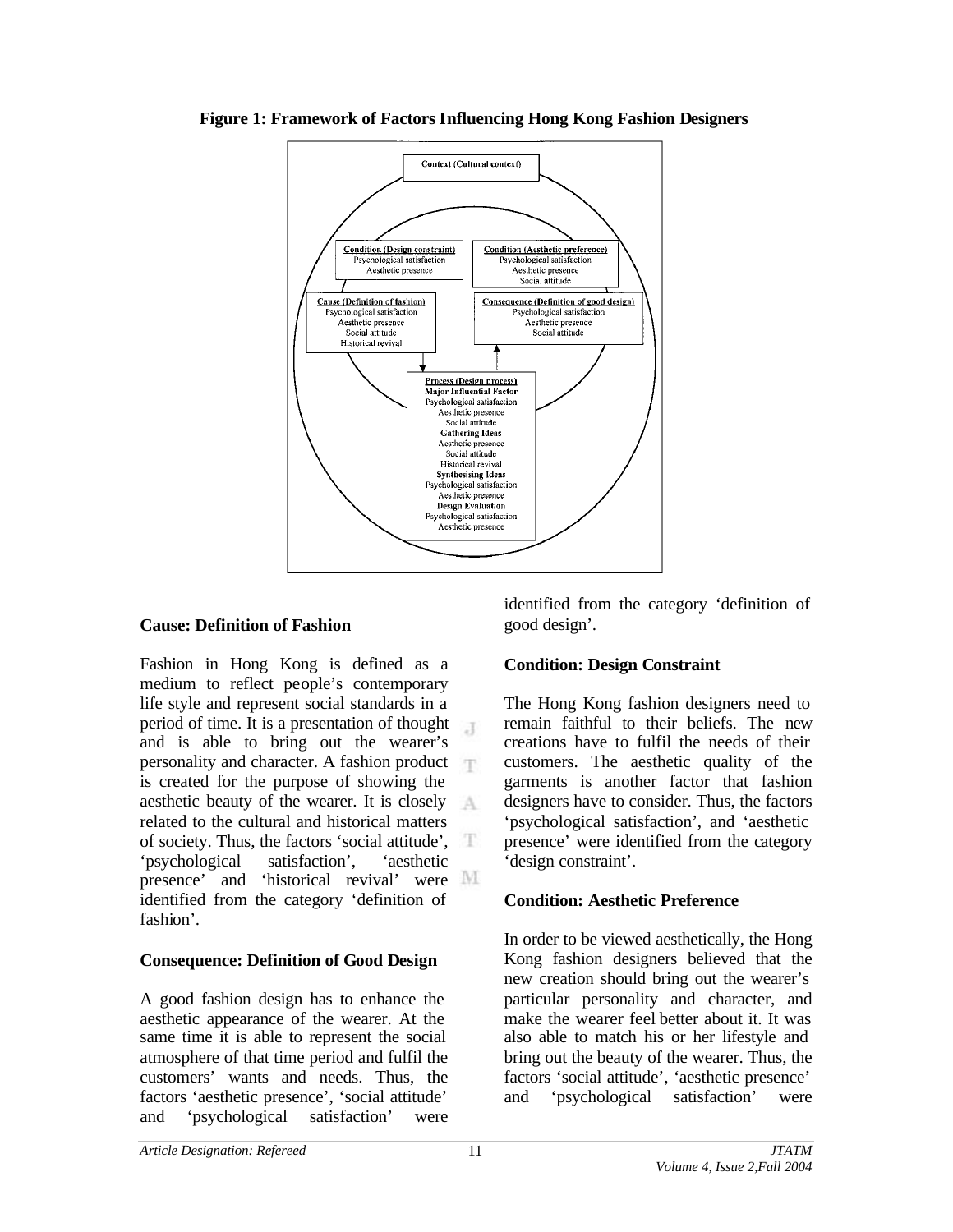identified from the category 'aesthetic preference'.

## **Process: Design Process**

During the design process, the major factors influencing Hong Kong fashion designers were 'social attitude', 'psychological satisfaction', 'aesthetic presence' and 'historical revival'. They gather ideas for inspiration by observing people's lifestyle, searching historical references from different periods and considering the aesthetic quality of every design detail. They synthesise the collected ideas according to their own feelings and the main theme of the collection, as well as the aesthetic appearance of the new creations. Finally, they evaluate the new designs in the light of the aesthetic harmony of design elements.

The new designs need to make the wearers feel confident about themselves. The resultant model is shown in Figure .2. The major construct 'aesthetic presence' was found and linked the four categories, namely, 'major influential factor', 'gathering ideas', 'synthesising ideas' and 'design evaluation' together during the design process. The second construct 'psychological satisfaction' – linked the three categories, namely, 'major influential factor', 'synthesising ideas' and 'design evaluation' together. The third construct 'social attitude' linked the two categories – 'major influential factor' and 'gathering ideas' – together. The fourth construct 'historical revival' was also discovered in the category 'gathering ideas'.

**Figure 2: Model of design process of Hong Kong Fashion Designers**



# **CONCLUSION**

Constructs toward a model of design process of Hong Kong fashion designers were formulated from the data by using the qualitative method of grounded theory. The major construct 'aesthetic presence' was the

core variable identified from the design process. The major construct 'aesthetic preference' was the most important factor for the Hong Kong fashion designers to consider when creating new fashion.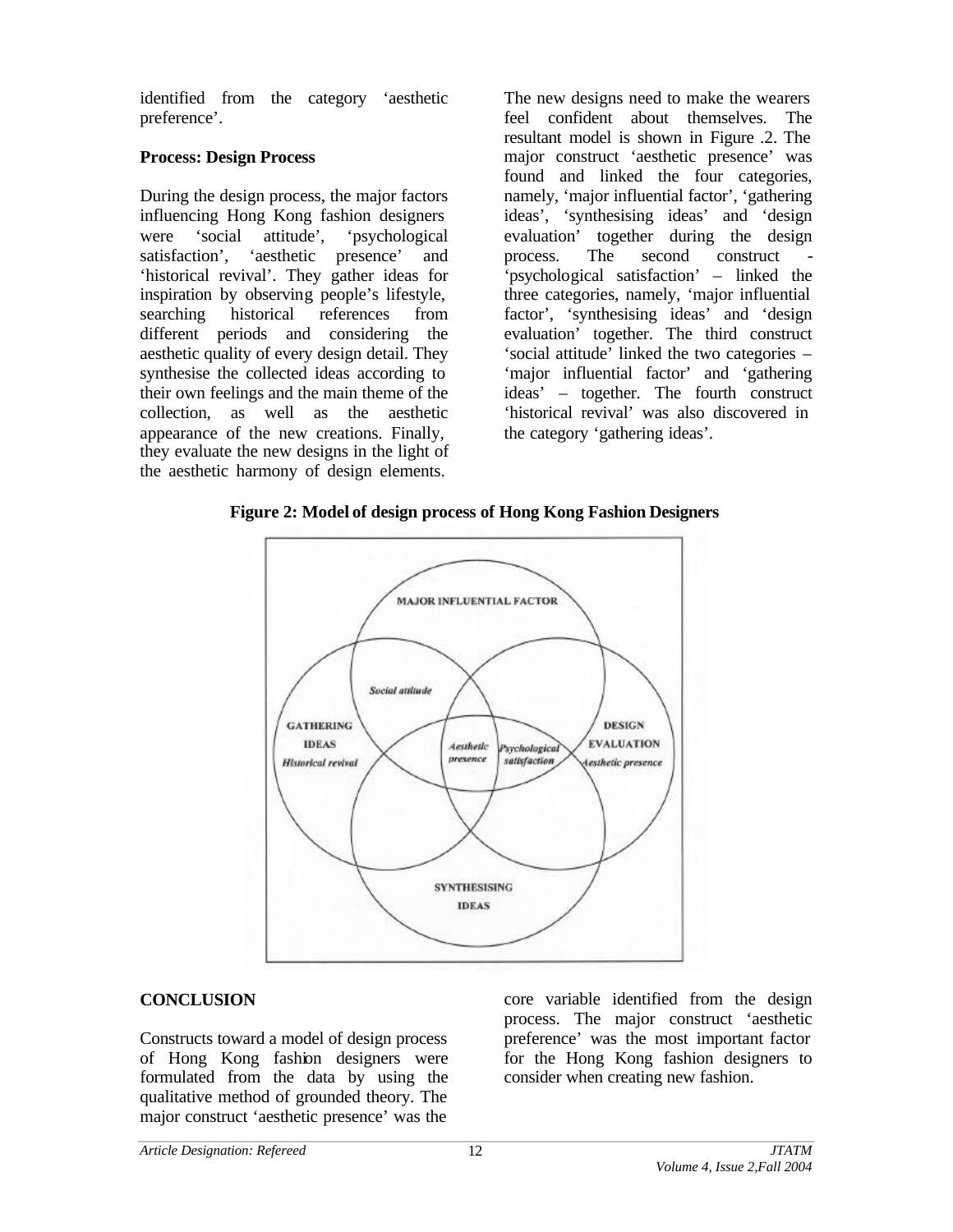The marketing factor was not identified as a factor influencing designers when creating new fashion and this finding was inconsistent with the literature. It might be because the fashion designers were able to precisely define their market segmentation in terms of their consumers' personalities, interests, beliefs, values and aesthetic preferences. Such market segmentation was defined as the psychographic segmentation (Schiffman and Kanuk, 1994). The fashion designers might use the information about the consumers group's ideologies and aesthetic preferences to design products within this market segment. As a consequence, the influence of the psychological and aesthetic factors appeared to be far more significant than the marketing factor.

This study investigates the role of social, aesthetic, historical and personal influences on Hong Kong fashion designers. The framework of factors influencing designers and model of design process of Hong Kong fashion designers can be used in fashion design education. Fashion students are encouraged to identify and adopt the proposed design process when creating new fashion. Also, the model of design process can be adopted by fashion designers of different cultural backgrounds. By refining their own creative thinking and design process, they will be able to make their designs more original and successful in the Œ. market place. A

## **REFERENCES**

- Akin, O. (1984). An exploration of the M design process. In N. Cross (Ed.), *Developments in design methodology* (pp.189-207). New York: John Wiley.
- Amabile, T. (1983). *Social psychology of creativity* . New York: Springer-Verlag.
- Archer, L.B. (1984). Systematic methods for designers. In N. Cross (Ed.), *Developments in design methodology* (pp.57-82). New York: John Wiley.
- Berlo, J.C. (1991). Beyond bricolage: Women and aesthetic strategies in Latin American textiles. In M.B. Schevill, J.C. Berlo and A.B. Dwyer (Eds.), *Textiles*

*traditions of Meso America and the Andes* (pp.437-479). New York: Edward Dwyer Garland.

- Burns, R.B. (1994). *Introduction to research methods* (2<sup>nd</sup> ed.). Melbourne: Longman Cheshire.
- Chenitz, W.C. and Swanson, J.M. (1986). Qualitative research using grounded theory. In W.C. Chenitz, and J.M. Swanson (Eds.). *From practice to grounded theory* (pp.3-15). Menlo Park, CA: Addison-Wesley.
- Coffey, A and Atkinson, P. (1996). *Making sense of qualitative data: Complementary research strategies.* Thousand Oaks, CA: Sage.
- Davis, G.A. (1975). In frumious pursuit of the creative person. *Journal of Creative Behaviour*, *9*(2), pp.75-87.
- Diamond, J. and Diamond, E. (1997). *The world of fashion*  $(2^{nd}$  ed.). New York: Fairchild.
- Fetterman, D.M. (1989). *Ethnography: Step by step*. Newbury Park, CA: Sage.
- Fiore, A. M. and Kimle, P.A. (1997). *Understanding aesthetics for the merchandising and design professional*. New York: Fairchild.
- Frings, G.S. (1991). *Fashion from concept to consumer* (3rd ed.). New Jersey: Prentice Hall.
- Gardner, H. (1983). *Frames of mind: The theory of multiple intelligences*. New York: Basic Books.
- Glaser, B.G. (1978). *Theoretical sensitivity: Advances in the methodology of grounded theory*. Mill Valley, CA: Sociology Press.
- Glaser, B.G. (1992). *Basics of grounded theory analysis: Emergence vs. forcing*. Mill Valley, Ca: Sociology Press.
- Glaser, B.G. and Strauss, A.L. (1967*). The discovery of grounded theory: Strategies for qualitative research*. Chicago: Aldine Publishing Co.
- Goel, V. and Pirolli, P. (1992). The structure of design problem spaces. *Cognitive Science*, *16*, pp.395-429.
- Guba, E.G. and Lincoln, Y.S. (1981). *Effective evaluation: Improving the usefulness of evaluation results through responsive and naturalistic approaches*. San Francisco, CA: Jossey-Bass.

T.